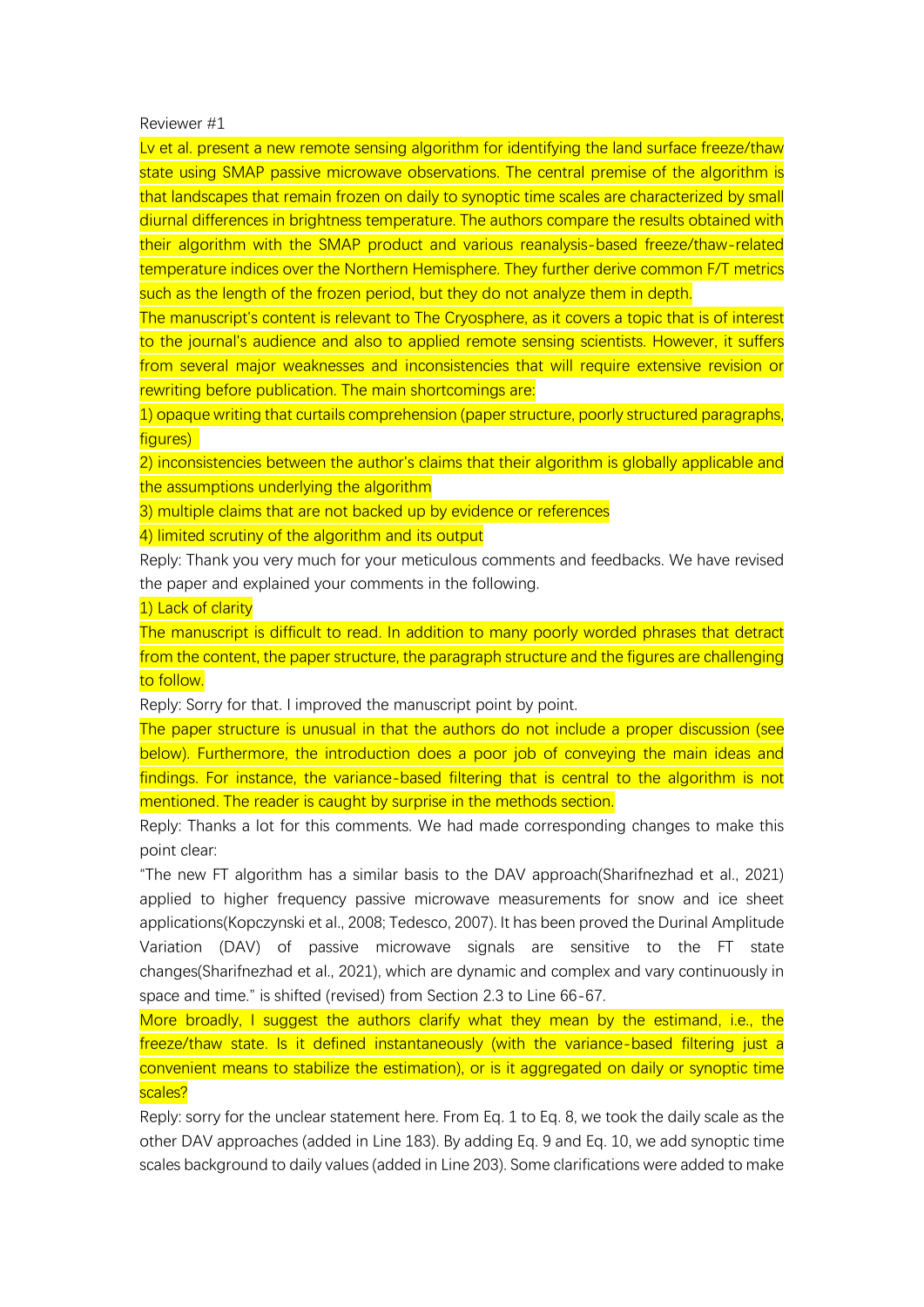this point clear.

The paragraphs often appear to be haphazardly put together, thus greatly limiting the readability of the manuscript. The introduction serves as a good example. The paragraph starting at line 47 opens by highlighting the limitations of temperature-based indicators for freeze/thaw state estimation. The second sentence states that "[i]n contrast, more direct state information results from the very different microwave dielectric constant for frozen and unfrozen soil. However, the reader has to guess that this sentence and the paragraph it is contained in are about microwave remote sensing of the freeze/thaw state, as the expressions "remote sensing" and "freeze/thaw" are not mentioned once.

Reply: Thanks a lot for your comments. We'd explicitly state in our revisions in Line 47. "However, FT state estimations from in-situ temperature observations are limited in scale, and it is not straightforward to deduce the state from soil, skin, or near-surface air temperature." is shifted to the previous paragraph. From MEaSUREs to SMAP' FT products, the paragraph is about remote sensing of FT state with the passive microwave remote sensing.

The remainder of the paragraph talks about emissivities without referring to the frequency and polarization.

Reply: Yes. And "For the L-band." is added in Line 51.

At some point, the reader stumbles upon L-band observations from SMAP and SMOS, which, however, are of central importance to the manuscript and to the introduction. I suggest the authors identify one theme for each paragraph and structure the paragraph such that the reader can easily follow.

Reply: We revise the Introduction part, especially to ensure the first sentence indicates each paragraph's core idea. We hope it is fine for the potential readers now.

Another example of opaque writing is furnished by lines 177-190. The authors first propose their own definition of the beginning/end of "the annual freezing", but the subsequent algorithm is seemingly at odds with the definition. For instance, a brief cold spell in summer would meet the definition but would in most cases be screened by the variance criterion.

Reply: Thank you for this comments. "a brief cold spell in summer would meet the definition but would in most cases be screened by the variance criterion." is exactly how the new algorithm works.

The authors further claim that their variance screening using a window length beta of 7 (implicit unit: days) "optimally" filters out brief events. However, it is not at all clear how optimality is defined and what the evidence is that optimality is achieved.

Reply: Thank you for your suggestion. We agree that "optimally" is not appropriate here because Figure 9&10 already shows that it depends on the location and scale. "optimally" is deleted from the text.

The figures are exceedingly difficult to interpret. For example, figure 3 is a cornucopia of lines and markers, with poor contrast (the yellow line is almost invisible) and most items being obscured by others that are plotted on top.

Reply: As suggested by another reviewer, Figure 3a removes soil temperature time-series. The captions contain insufficient information to interpret the figures. For instance, Fig. 11 does not explain how the fraction of agreement (negative in the figure) was computed. Is it a difference?

Reply: thank you. The caption is revised as "Figure 11: The spatial pattern of the fraction of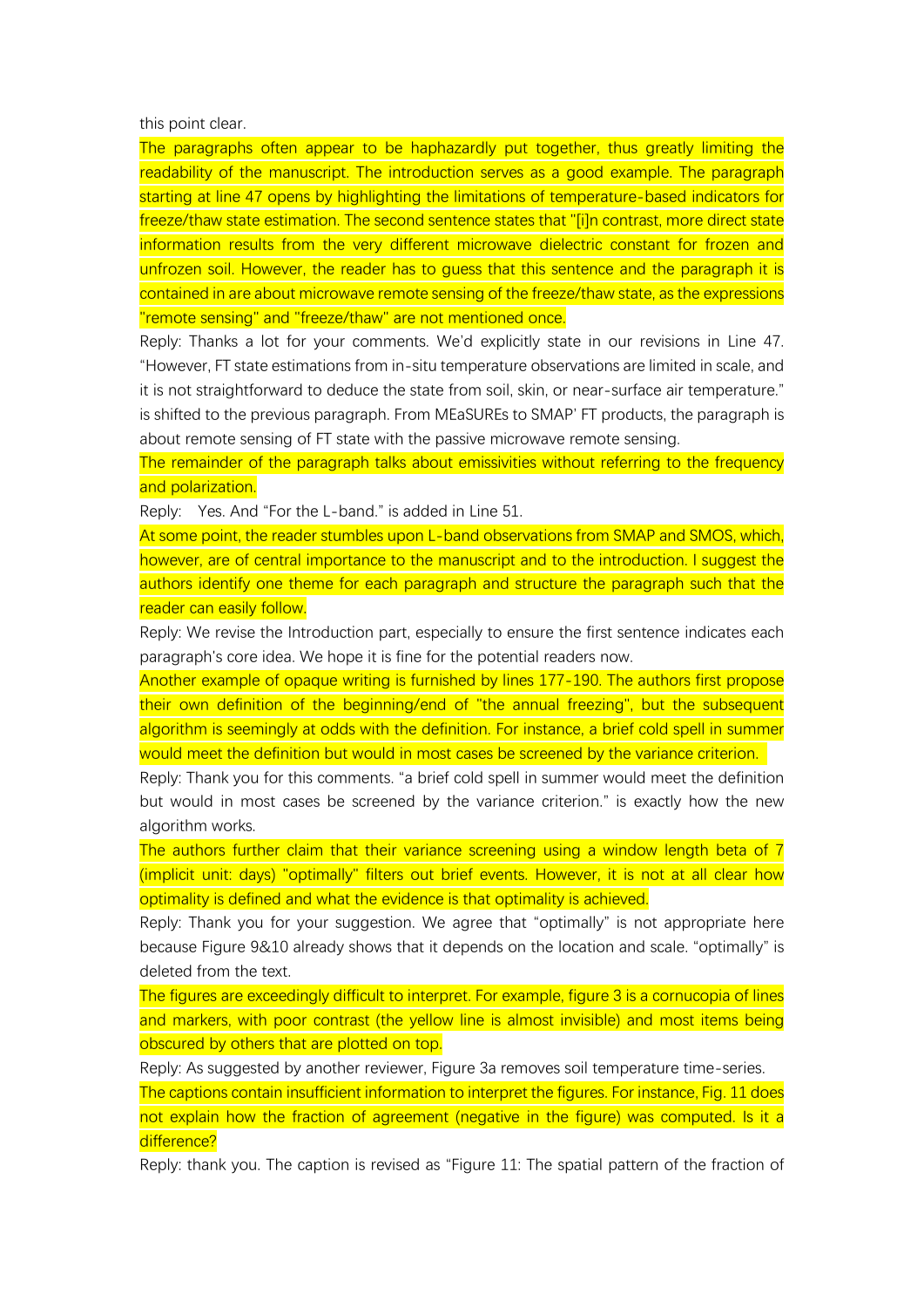agreement difference compare to Figure 9b for  $\beta = 3$  (a),  $\beta = 11$  (b),  $\gamma = 5$  (c), and  $\gamma = 11$  (d)." The caption of figure 2 shows a histogram of the beta-windowed variance, but it is not explained what input data were used and what value of beta was used.

Reply: Thanks a lot. The caption is revised as "  $var(\triangle T B)_{\beta}$  with  $\beta = 7$  by SMAP TB data

contained in SMAP L3 Radiometer Global Daily 36 km EASE-Grid Freeze/Thaw State, data over the northern hemisphere where 95% of samples are within 8K."

2) Globally applicable algorithm?

The authors claim in the title that their algorithm is globally applicable, but the limited applicability of the underlying assumptions casts doubt on this claim. The authors do little to dispel these concerns, as they do not include a separate discussion section where associated limitations ought to be scrutinized. I also note that despite the word global in the title, no results for the southern hemisphere are provided.

Reply: we remove the word "global" from the title. This is the only place we refer the new algorithm's adapbitlity. However, we have to note that all sites in SMAP handbook (Algorithm Theoretical Basis Document (ATBD) SMAP Level 3 Radiometer Freeze/Thaw Data Products (L3\_FT\_P and L3\_FT\_P\_E)) for FT Cal/Val are taken from the northern hemisphere, and SMAP provide global FT products.

However, my two biggest concerns in this respect are the assumption of 6 am / 6 pm overpasses and the assumption of elevated variability of the dielectric characteristics of thawed landscapes on synoptic scales. Neither of these two assumptions are very accurate on a global scale. The assumption of 6 am / 6 pm overpasses is difficult to defend at high latitudes, where the temporal sampling deviates substantially from that at the equator. The authors neglect this issue completely, although negative repercussions on their algorithm's performance are not too difficult to imagine.

Reply: it is to note that the 6 am / 6 pm overpassing time are not assumptions. In SMAP hand book (Algorithm Theoretical Basis Document (ATBD) SMAP Level 3 Radiometer Freeze/Thaw Data Products (L3\_FT\_P and L3\_FT\_P\_E)) on page 26 and other places, it is said "The SMAP L3\_FT\_P product distinguishes 4 levels of freeze/thaw conditions determined from the ascending (6AM) and descending (6PM) orbit retrievals, including frozen (from both AM and PM overpass times), non-frozen (AM and PM), transitional (AM frozen; PM non-frozen) and inverse-transitional (AM non-frozen; PM frozen) states". In all cases, the daily L3\_FT products incorporates (AM and PM satellite overpasses) data for the current day, as well as past days information (to a maximum of 3 days, necessary only near the southern margin of the FT domain) to ensure complete coverage of the FT domain in each day's product.

The assumption of elevated variability of the dielectric characteristics of thawed landscapes on synoptic scales is not subjected to any scrutiny.

Reply: NASA MEaSUREs already can distinguish FT heterogeneity in accordance with mesoscale climate and landscape, please refer to<http://www.ntsg.umt.edu/freeze-thaw/>

Kim, Y., Kimball, J. S., Glassy, J., and Du, J. Y.: An extended global Earth system data record on daily landscape freeze-thaw status determined from satellite passive microwave remote sensing, Earth System Science Data, 9, 133-147, 10.5194/essd-9-133-2017, 2017.

The authors acknowledge that the Rossby wave time scale that serves as foundation for the beta parameter is relevant to mid-latitudes, but they do not discuss their variance-based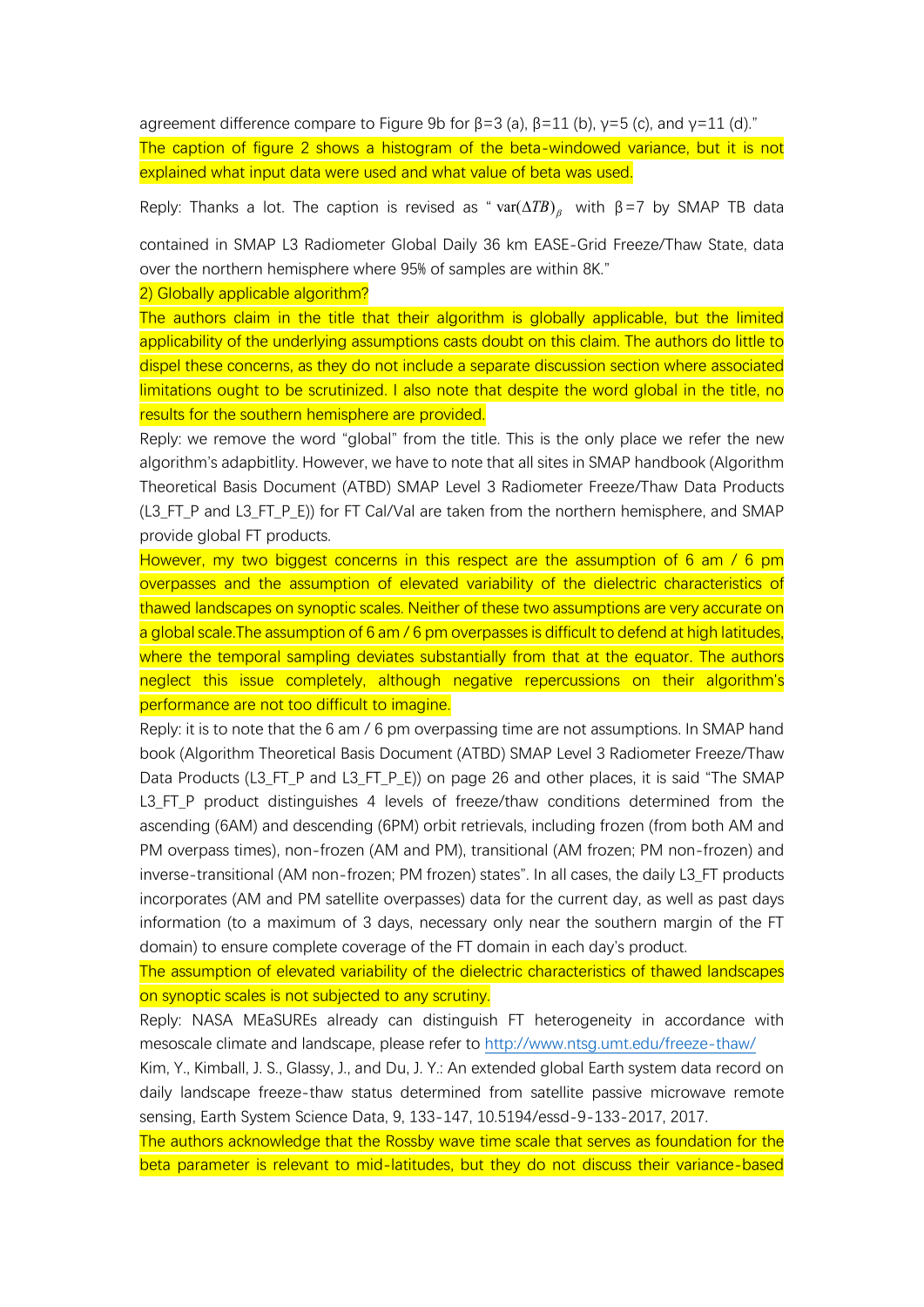## filtering within a time window of length beta affects the results elsewhere.

Reply: Thanks for Reviewer's comments. We believe this is not the case as perceived by the reviewer. Figure 10a discusses how beta affects the domain(lat>20°N). If elsewhere means a particular place, please refer to Figure 11. Among the regions of particular concern, we list cold arid regions (mentioned by the authors as presenting challenges to microwave F/T algorithms in the introduction), bedrock-dominated areas, and regions with extended periods of stable anticyclone.

## 3) Unsubstantiated claims

The authors make numerous claims that are not backed up by evidence or references. An excellent example is furnished by the paragraph starting on line 153, whose intent is to provide a rationale for the new algorithm. There, the authors make numerous such claims. For instance, they state that brightness temperature changes during freeze/thaw transitions are at least as large as those associated with precipitation "because of the huge epsilon difference between frozen and unfrozen soil". They do not provide a reference or evidence for this claim, nor do they state when this may not be the case (e.g., certain arid landscapes). Reply: Thank you. Please refer to Sharifnezhad et al., 2021 with a DAV signals analysis. And we'd added this citation in the revision.

Sharifnezhad, Z., Norouzi, H., Prakash, S., Blake, R., and Khanbilvardi, R.: Diurnal Cycle of Passive Microwave Brightness Temperatures over Land at a Global Scale, Remote Sensing, 13, 817, 2021.

A further issue is that the language is inappropriate and vague ("huge"). There are numerous similar claims in this paragraph alone, and not a single piece of evidence or reference is provided.

Reply: Thanks a lot. We try to amend throughout the manuscript and change the words like "huge" to an appropriate phrase.

## 4) Very limited scrutiny

The authors do not subject their algorithm and its underlying assumptions to the level of scrutiny that a reader of The Cryosphere may expect. There is no discussion section that assesses failure cases or that establishes a link between potentially inappropriate assumptions and questionable results.

Reply: Thanks a lot for this comment. We try to present such scrutiny via formulas and numbers in Section 2.3. Besides, we're trying to repeat the work with SMAP's core site data for SMAP's FT products. The accuracy in SMAP's FT products is expected to be 80%, and some studies show that it is >70%. The new algorism is not validated because of the reasons explained in Discussion, i.e., lack of ground truth. What we did is to prove that the new algorithm does relate to the FT state transition in theory, and it has comparable accuracy with SMAP's. We now also include some of limitations of our theory in the discussion in Line 369- 376.

Furthermore, general issues with the "validation" strategy employed here (e.g., scale and commensurability with reanalysis-derived temperature metrics) should be incorporated.

Reply: Thank you for your suggestion. We add, "The SMAP FT team uses WMO's air temperature, and WMO's air temperature is still sparse for the agreement assessment. For instance, how to deal with the scale mismatch between the weather station and SMAP's